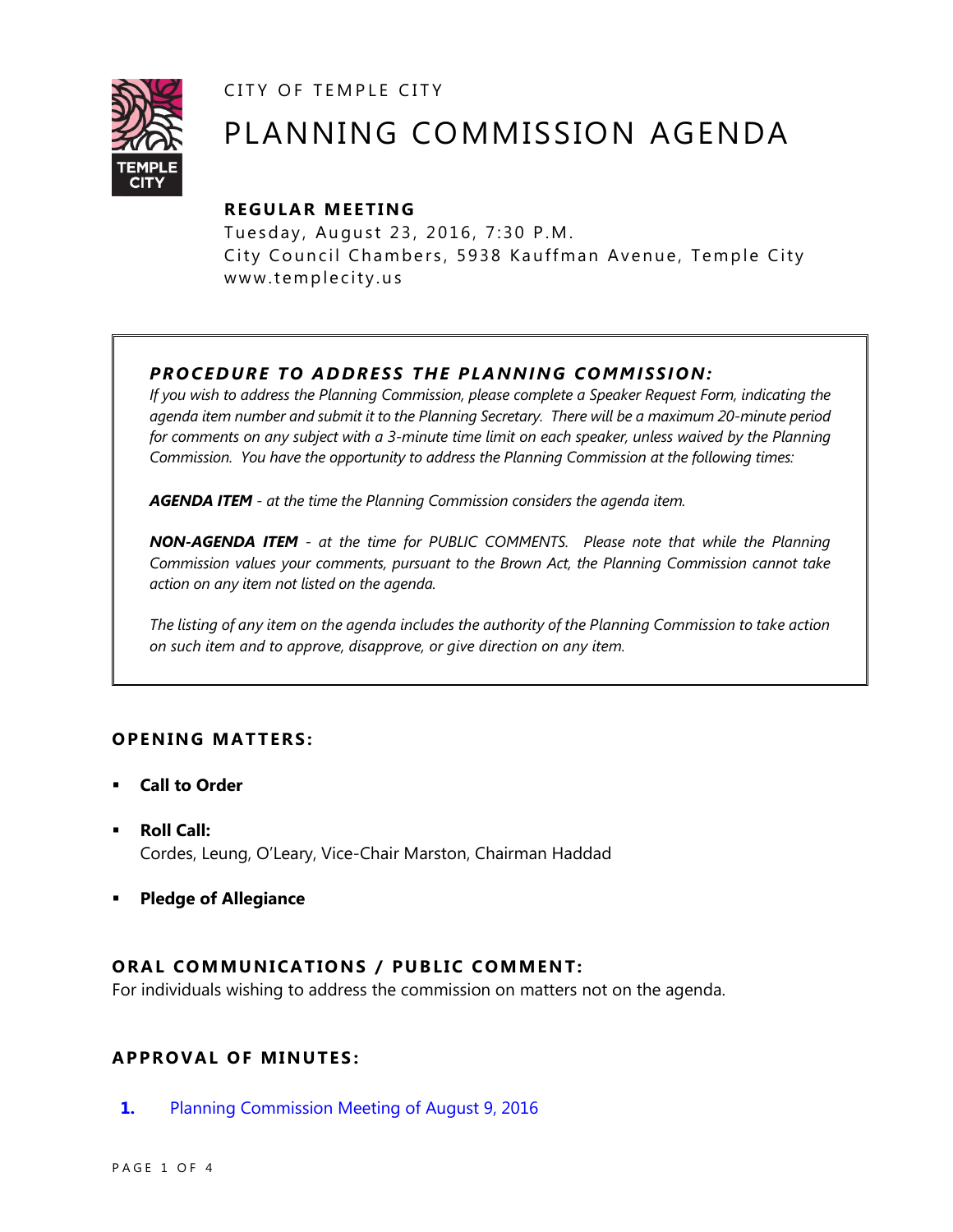## **PUBLIC HEARING ITEMS:**

**2. File: PL 16-253.** [A request for the review and approval of Tentative Parcel Map No 74031 for](http://ca-templecity.civicplus.com/DocumentCenter/View/6435)  [a flag lot subdivision and a major site plan review for the construction of two new single-family](http://ca-templecity.civicplus.com/DocumentCenter/View/6435)  [residences on the property.](http://ca-templecity.civicplus.com/DocumentCenter/View/6435)

#### **Address: 4928 McClintock Avenue**

- Recommendation: That the Planning Commission adopt the resolution finding that the project is exempt from CEQA and approve the project subject to the proposed conditions of approval.
- Project Planner: Hesty Liu, Associate Planner hliu@templecity.us
- **3. File: PL 16-350.** [A minor site plan review for the construction of a new two-story single-family](http://ca-templecity.civicplus.com/DocumentCenter/View/6436)  [residence, and a conditional use permit for the construction of a 600 square-foot detached](http://ca-templecity.civicplus.com/DocumentCenter/View/6436)  [pool house with a three-quarter bathroom \(toilet, sink, and shower\).](http://ca-templecity.civicplus.com/DocumentCenter/View/6436)

#### **Address: 6250 Loma Avenue**

- Recommendation: That the Planning Commission adopt the resolution finding that the project is exempt from CEQA and approve the project subject to the proposed conditions of approval.
- Project Planner: Adam Gulick, Associate Planner agulick@templecity.us
- **4. File: PL 16-244.** A [conditional use permit for the modification of an existing pool house to](http://ca-templecity.civicplus.com/DocumentCenter/View/6434)  [allow the construction of a three-quarter bath within the pool house.](http://ca-templecity.civicplus.com/DocumentCenter/View/6434)

# **Address: 5014 Temple City Boulevard**

- Recommendation: That the Planning Commission adopt the resolution finding that the project is exempt from CEQA and approve the project subject to the proposed conditions of approval.
- Project Planner: Andrew J. Coyne, Management Analyst acoyne@templecity.us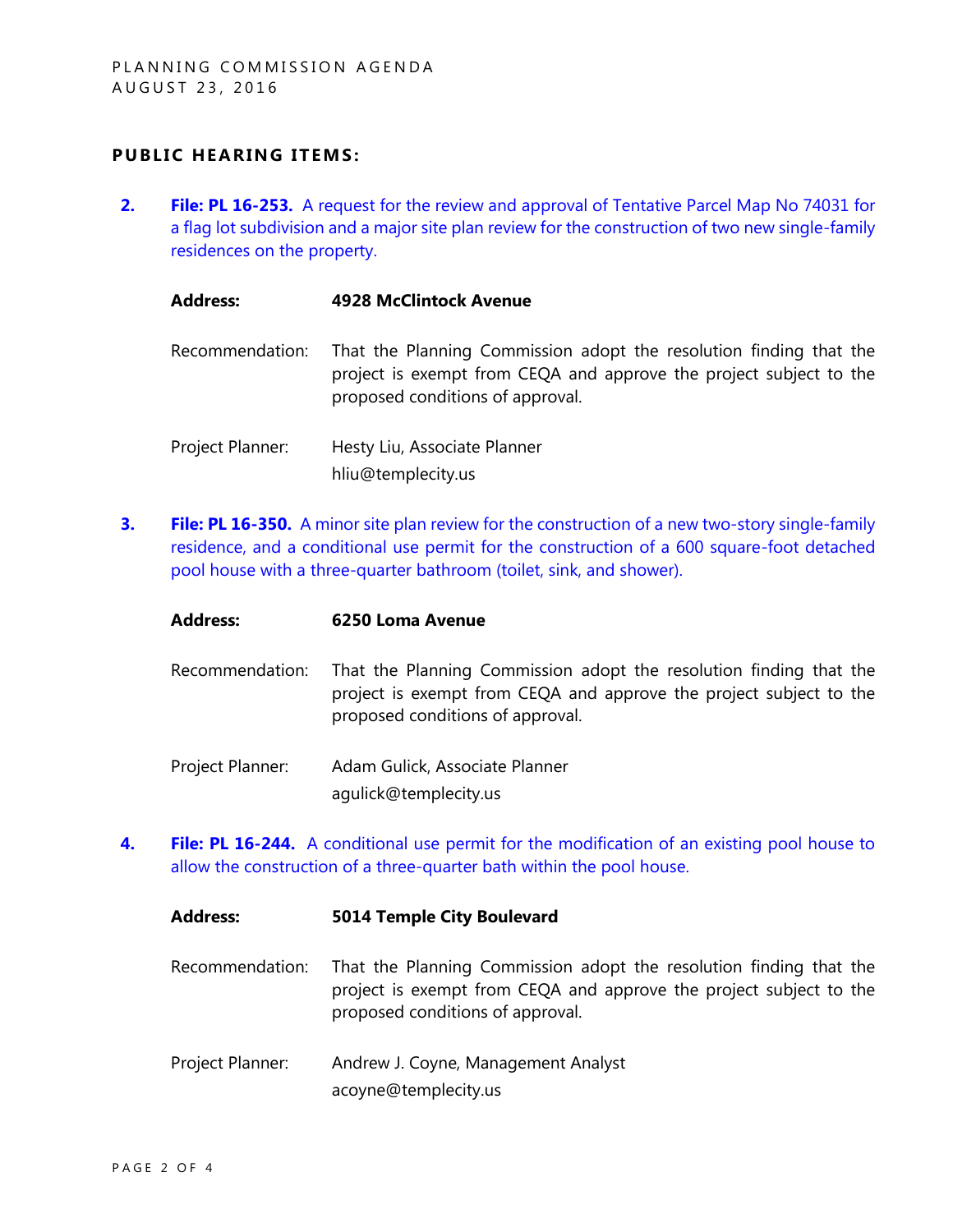**5. File: PL 16-361.** [A time extension request for Tentative Parcel Map No. 69983 for a flag lot](http://ca-templecity.civicplus.com/DocumentCenter/View/6437)  [subdivision. Tentative Parcel Map No. 69983 was originally approved by the Planning](http://ca-templecity.civicplus.com/DocumentCenter/View/6437)  [Commission on July 22, 2008. The subject property is zoned R-1.](http://ca-templecity.civicplus.com/DocumentCenter/View/6437)

#### **Address: 4823 Heleo Avenue**

- Recommendation: That the Planning Commission adopt the resolution finding that the project is exempt from CEQA and approve the project subject to the proposed conditions of approval.
- Project Planner: Hesty Liu, Associate Planner hliu@templecity.us

#### DISCUSSION ITEM(S):

**6. None**

# **FUTURE AGENDA ITEMS AND REPORTS:**

- **7. Planning Manager's Report** Update on current projects and future agenda items.
- **8. Comments from Commissioners**